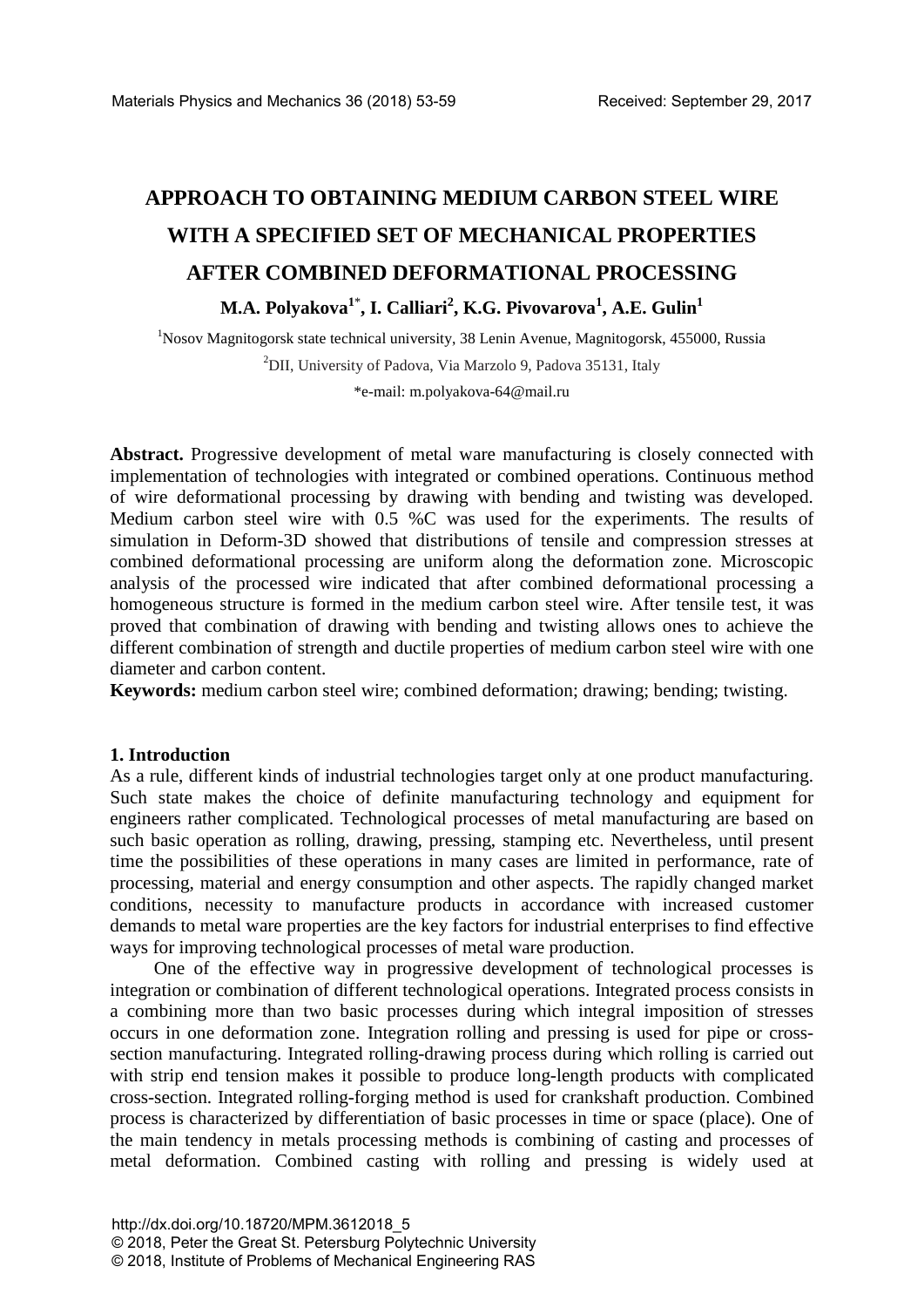metallurgical enterprises for obtaining workpieces for further sheet rolling and cross-section rolling.

Such approach allows ones to decrease the quantity of technological transitions and, hence, save material and energy sources, but also it makes the technological process more variable and flexible in accordance with market and customer demands. One can affirm that designing of technological processes with integrated and combined operations is the main tendency in metallurgy and metal ware manufacturing [1-7].

Design of integrated and combined processes needs the choice of basic operation. Basic process is a process during which during applying stress both force external distribution and its direction on the surface of plastic deformation zone do not change. As for metal ware production basic processes are casting, rolling, pressing, drawing, forging, twisting, heat treatment.

Drawing is the basic operation for wire production. This method is rather simple and is well studied both theoretically and practically. There is a great variety of equipment and tools used for manufacturing wire in wide range of diameters and cross-sections. However, at the same time drawing is the conservative process. At drawing in monolithic die the processed workpiece is effected by very tough stress-strain impact, which can not be changed or controlled. The specific stress-strain state of the processed workpiece at drawing predetermines the properties of the processed wire [8-12]. Contralateral scheme of stressstrain state of the workpiece in the deformation zone at drawing makes such conditions at which the plasticity of the processed metal is substantially lower as compared with other methods of metal processing. For improving wire plasticity, it is necessary to use intermediate heat treatment operations in the technological process of wire production especially for wire with less than 1 mm in diameter.

Level of wire mechanical properties and microstructure changing after drawing depends to high extent on the chemical composition and properties of the processed workpiece, deformation degree, drawing rate, die geometric dimensions and other parameters [13-19]. At recent time attention of engineers is devoted to combined processes for wire manufacturing. It was shown that combination of drawing with different kinds of deformation (twisting, tension, compression, bending) makes it possible to increase the drawing process efficiency, decrease material consumption of the equipment, change the stress-strain state scheme to more favorable which ensures higher plasticity and high level of mechanical properties of the wire [20-25].

In most cases, designing of the combined processes needs special equipment or tools. This factor limits implementation of such methods at industrial level. On the other hand, each kind of deformational processing influences microstructure and mechanical properties of the workpiece. This effect becomes more complicated at combination of different kinds of deformation. From this point of view, it is necessary to investigate the peculiarities of microstructure and mechanical properties formation during combined deformational processing [26,27]. The aim of this paper is to study the continuous method of wire deformation processing which represents the combination of drawing with bending and torsion. Such combination makes it possible to change wire mechanical properties in a wide range that is very useful for different areas of customer applications.

### **2. Methodology**

Medium carbon steel wire as one of the widely used metal ware product for different applications was chosen for the experiments. It contained  $0.5\%$  C  $(0.5\%C - 0.2\%Si$ till 0.6 %Mn - till 0.25 %Cu - till 0.08 %As - till 0.25 %Ni - till 0.040 %S - till 0.035 % %P till 0.25 %Cr - in wt. %). Its diameter was 3.45 mm. For combination of drawing with bending and twisting the laboratory setup was constructed (Fig. 1).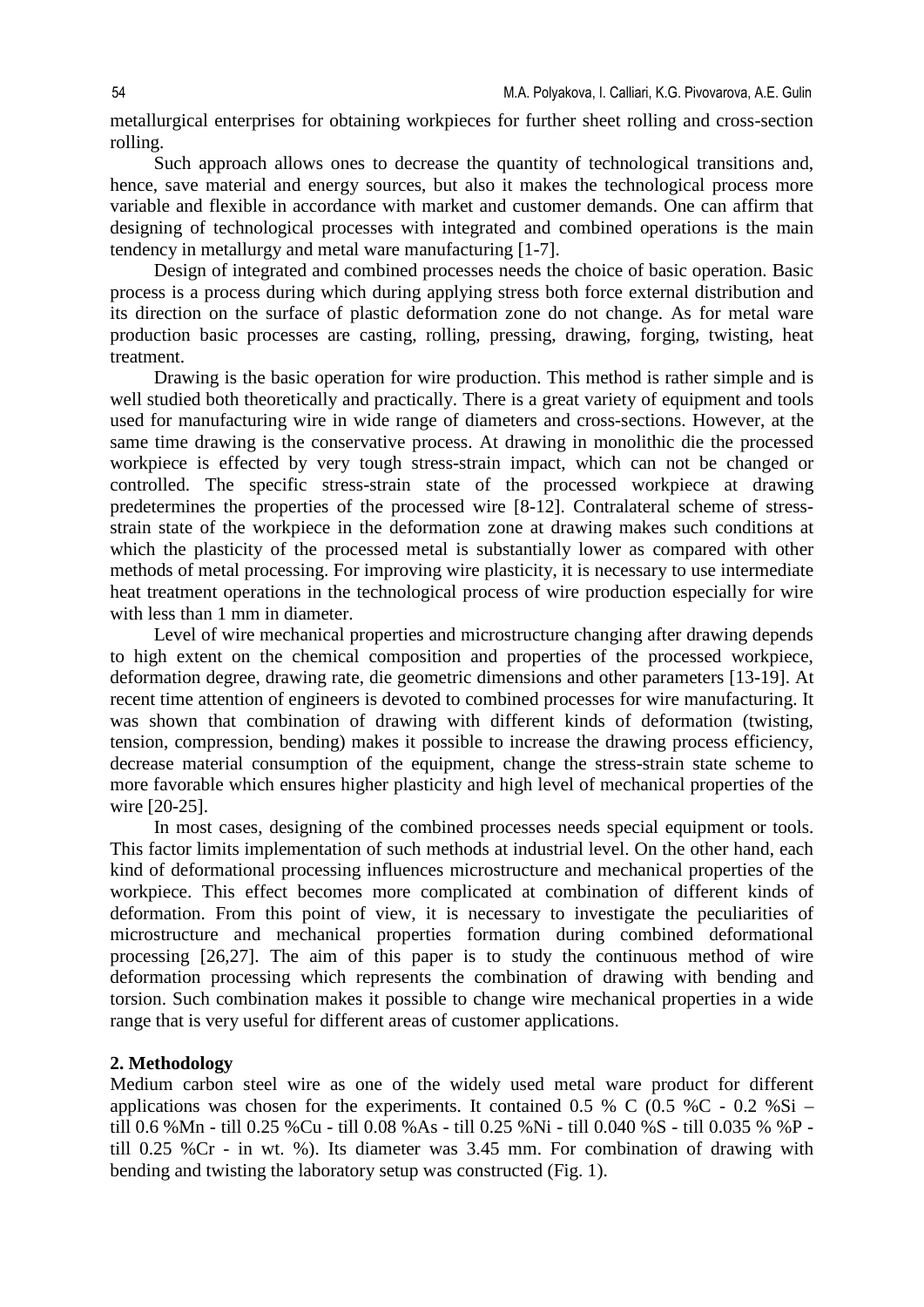Approach to obtaining medium carbon steel wire with a specified set of mechanical properties... 55



**Fig. 1.** Laboratory setup for combination of drawing with bending and twisting.

It consists of two consequently arranged along the longitudinal symmetrical axis dies with four rolls system placed between them. Dies are toughly fixed inside the frame. The wire axis is aligned with the drawing direction. The four rolls are joined together in one block. Rolls are fitted with the possibility to rotate while wire moving. Such arrangement of dies and the four rolls block results in applying to the moving wire combination of drawing with bending and twisting. Four rolls system has autonomous engine, which enables the rotation of the block [28-30]. The designed construction of the setup allows changing deformational impact on the processed wire in wide range, for example varying reduction in dies, the rolls diameter and rotation rate of the system of rolls. The construction if this setup and method for its application for carbon steel wire deformational nanostructuring are defended by patents of the Russian Federation [31, 32].

For the experimental part, the deformation ratio in dies was chosen depending on the wire mechanical properties in as received state. In order to study the effect of deformation degree on mechanical properties of the processed wire total deformation degree was 18.70 %, 26.77% and 35.47 % without changing rolls diameter (90 mm). The rate of twisting changed from 0 to 150 RPM (revolutions per minute) and mineral soap was used as the lubricant. The microstructure observations were carried out by a Leica Cambridge Stereoscan 440 scanning electron microscope (SEM) in University of Padova. Samples for metallographic examination were prepared from the deformed wire by etching. Tensile test was carried out in accordance with ISO 6892-1:2009(en) «Metallic materials - Tensile testing - Part 1: Method of test at room temperature».

#### **3. Experimental results and discussion**

In order to determine the stress-strain state of the workpiece at combined deformational processing by drawing with bending and twisting the simulation in software Deform-3D was used. For simulation the initial conditions were the following: deformation in dies and rolls diameters were constant while the rate of twisting varied from 0 till 150 RPM. In Fig. 2 tensile and compression stresses distributions in the processed workpiece along the deformation zone in die are presented.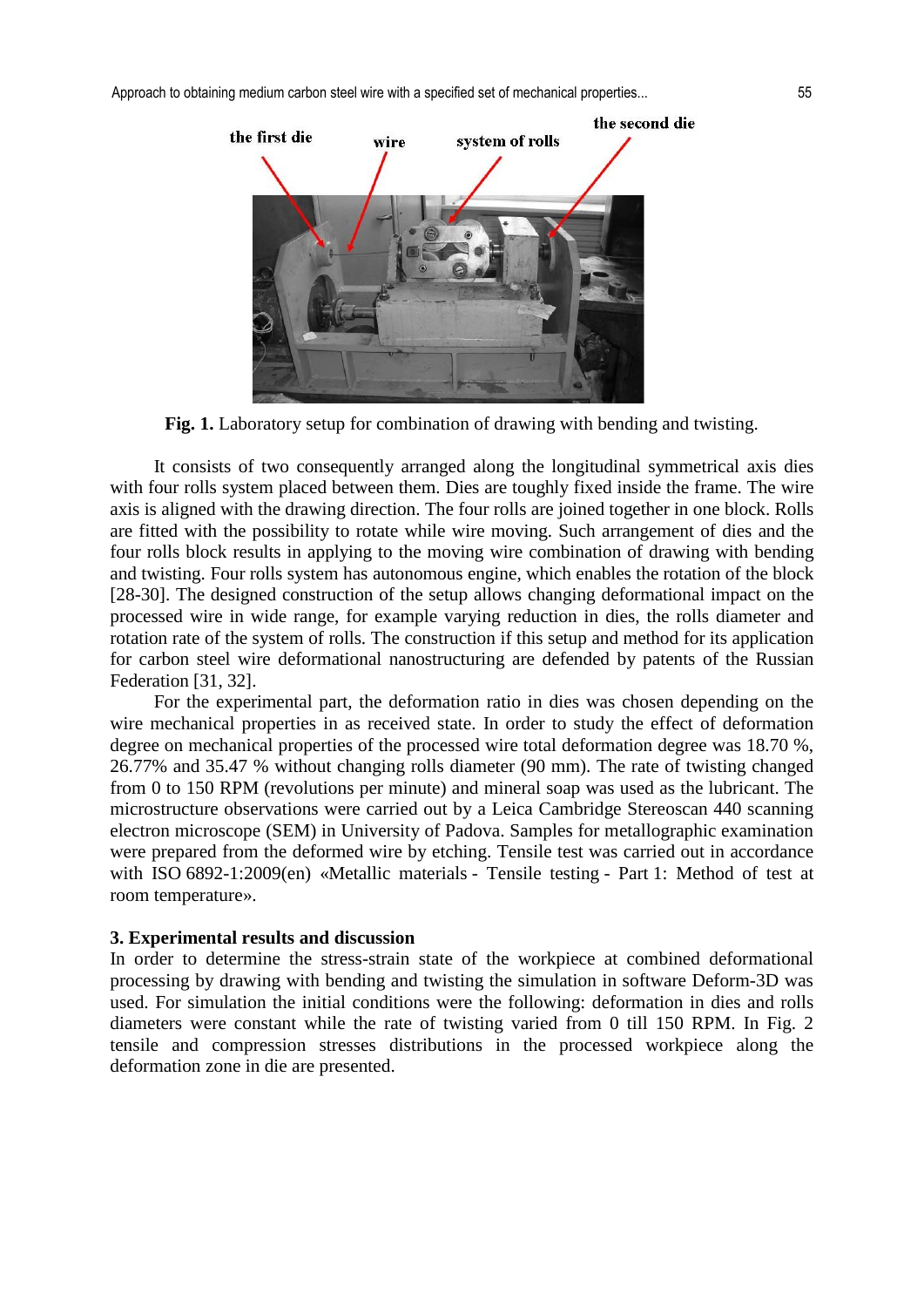

**Fig. 2.** Tensile and compression stresses distributions in the processed medium carbon steel workpiece with 0.5%C along the deformation zone at combined deformational processing by drawing with bending and twisting: a - tensile stress; b - compression stress.

With increasing twisting rate the level of tensile and compression stresses increases but they are not so high to cause the breakage of the processed workpiece. The results of simulation show that with increasing of twisting rate the tensile and compression stresses distributions along the deformation zone become uniform. One can conclude that using the rate of twisting 150 RPM is more preferable for combined deformational processing by drawing with bending and twisting.

The microstructure of medium carbon steel wire with 0.5 %C after different kinds of deformational processing was observed. In as received state, after drawing, the microstructure consists of ferrite-carbide mixture and low quantity of structural free ferrite, which locates in the form of individual separate areas along the boundaries of pearlite colonies (Fig. 3).



**Fig. 3.** Microstructure of medium carbon steel wire with 0.5%C after different kinds of deformational processing: a - as received state; b – drawing; c - drawing with bending; d - drawing with bending and twisting.

After combined deformation by drawing with bending, the pearlite colonies rotate along the deformation axis (Fig. 3). The lamellar structure of pearlite continue to exist. Inside the pearlite colony parallel structure is observed and carbide phase has plate form. During combined deformation there is an incentive to reorientation under outer loading in these areas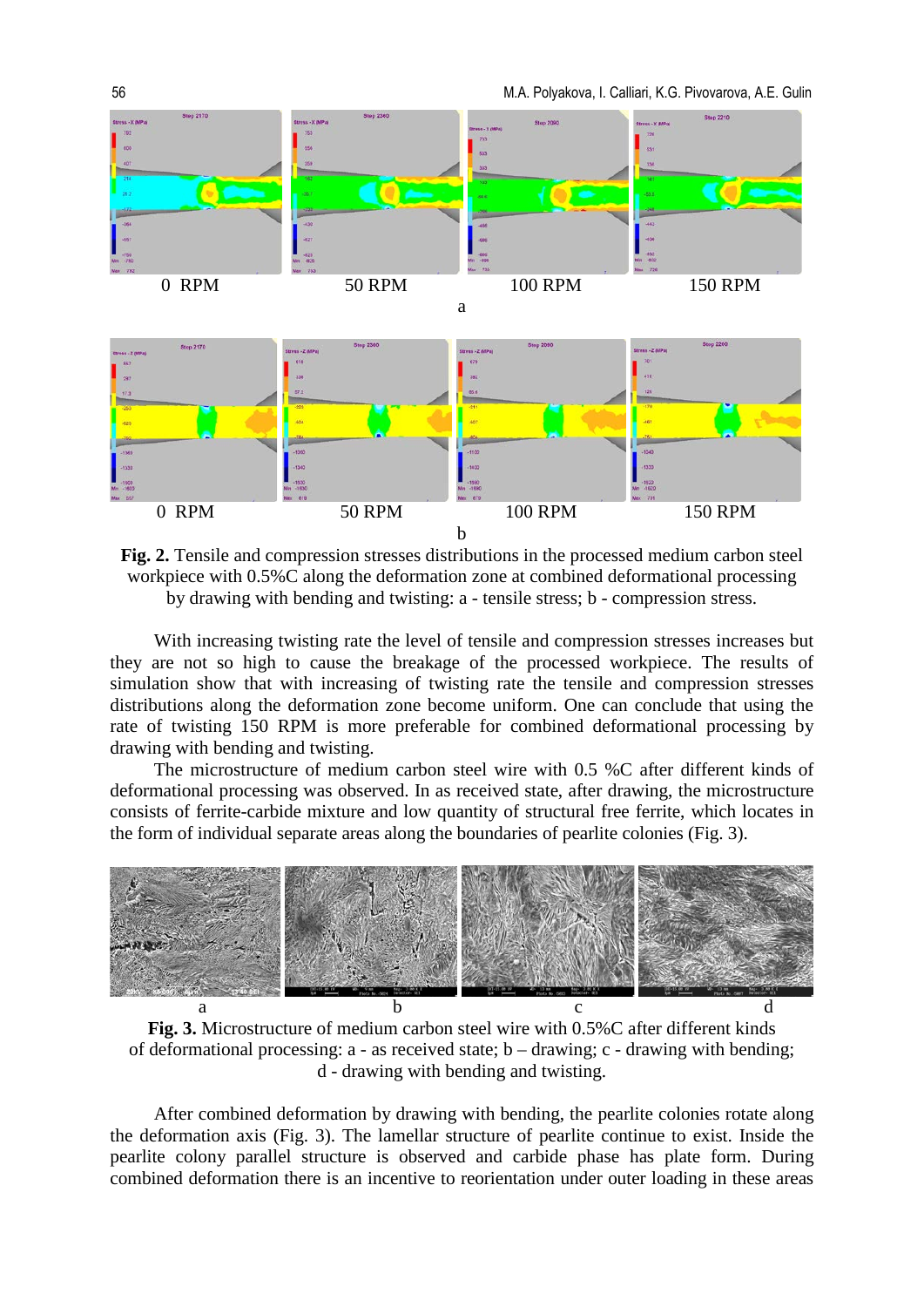wherein carbide morphology changes, cementite plates start to bend and crash. After imposing on the carbon steel wire twisting with 150 RPM (see Fig. 3) the same tendency in microstructure changing can be denoted in combined deformational processing by drawing with bending and twisting as at drawing with bending. However, elongation and rotation of the pearlite colonies along the deformation axis is more effective. After this combined deformational processing, the plate structure of pearlite is broken.

Mechanical properties of the processed medium carbon steel wire with 0.5 % C after different combination of deformation are presented in Fig. 4.



**Fig. 4.** Mechanical properties of medium carbon steel wire with 0.5%C after different kinds of deformational processing and different total reduction in dies:  $a$  – tensile strength;  $b$  – yield strength.

The results show that mechanical properties of the processed carbon steel wire change in wide range depending on applied deformation or their combination and at the same time deformational parameters also affect the level of mechanical properties. As compared with drawing, the wire tensile strength is higher after combined deformational processing only at lower total reduction in dies. With increasing total reduction in dies the wire tensile strength also increases but its level may be lower or the same as after drawing. Combined deformational processing by drawing with bending and twisting leads to increasing wire yield strength as compared with drawing when total reduction in dies are lower or higher. It is obvious that applying definite deformational parameters one can achieve medium carbon steel wire with high strength and ductility without using interoperation heat treatment. Such variety of wire mechanical properties is very useful for practical application of this approach because the manufacturer can easily adapt the deformational processing in accordance with customer demands and broaden areas of applicability of the processed wire.

## **4. Conclusions**

Integrated and combined technologies is the perspective way for metal ware production. Such approach allows to decrease the quantity of technological transitions and, hence, save material and energy sources. Continuous method of deformational wire processing by drawing with bending and twisting was designed. The advantages if this method consists in arrangement the tools which are used in industrial technologies for wire and rope production. Combination of drawing with bending and twisting makes it possible to obtain medium carbon steel wire with wide variety of tensile strength and yield strength. Applying definite deformational parameters one can achieve medium carbon steel wire with high strength and ductility without using interoperation heat treatment. Implementation of the developed method offers new opportunities for science-driven technology which can be easily adapted to customer demands.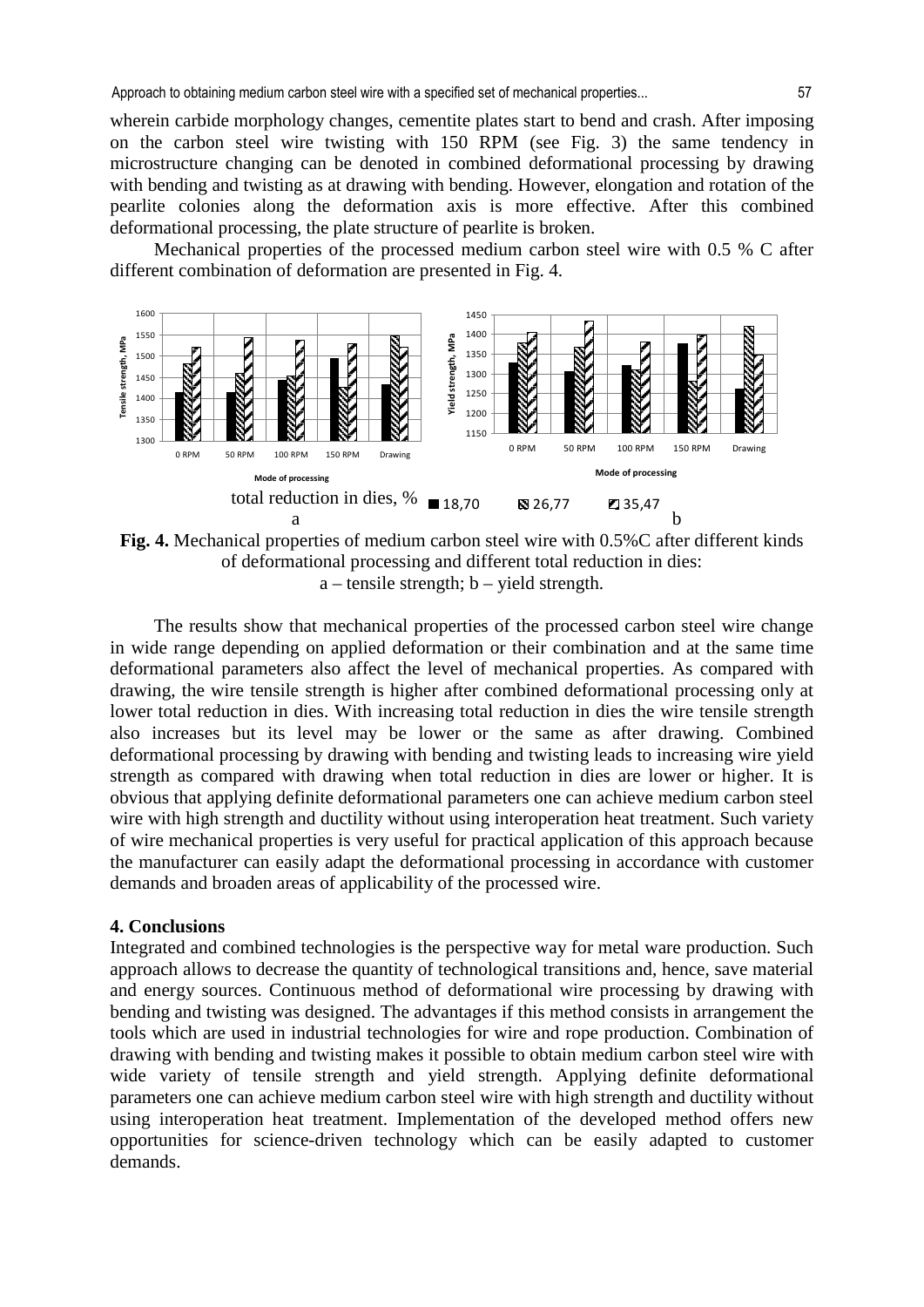*Acknowledgements. The research was carried out under the financial support of the Ministry of science and education of the Russian Federation (Agreements № 02.G25.31.0178 from 01.12.2015; № МК204895 from 27.07.2015).*

#### **References**

- [1] K. Muszka, L. Madej and J. Majta // *Materials Science and Engineering A* **574** (2013) 68.
- [2] P. Houtte, G. J. Sevillarno and E. Aernoudt // *Z Metallkd* **70(7)** (1979) 426.
- [3] I. Saundersand and J. Nutting // *Metal Science* **18(12)** (1984) 571.
- [4] Y.S. Yang, J.G. Bae and C.G. Park // *Materials Science and Engineering A* **508(1-2)** (2009) 148.
- [5] S.S. Yakovlev, O.V. Pilipenko and A.A. Pasynkov // *Key Engineering Materials* **684 (2016)** 152.
- [6] J. Yanagimoto, J. Tokutomi, K. Hanazaki and N. Tsuji // *CIRP Annals Manufacturing Technology* **60** (2011) 279.
- [7] S. Lezhnev // *Advanced Materials Research* **1095** (2015) 458.
- [8] K. Bandyopadhyaya, S.K. Pandaa, P. Sahaa and G. Padmanabhamb // *Journal of Materials Processing Technology* **217 (**2015) 48.
- [9] F. Fang, X.J. Hu and B.M. Zhang // *Mat. Sci. Eng A-Struct* **583** (2013) 78.
- [10] M. Zelin and R.M. Shemenski // *2006 Conference Proceedings of the Wire Association International* (20. – 24. 5. 2006. Boston, MA, United States) 1.
- [11] [Sh. Gondo,](https://www.scientific.net/author/Shiori_Gondo) [Sh. Suzuki,](https://www.scientific.net/author/Shinsuke_Suzuki_3) M. [Asakawa,](https://www.scientific.net/author/Motoo_Asakawa) [K. Takemoto,](https://www.scientific.net/author/Kosuke_Takemoto) [K. Tashima](https://www.scientific.net/author/Kenichi_Tashima) and [S. Kajino](https://www.scientific.net/author/Satoshi_Kajino_2) // *Key Engineering Materials* **716** (2016) 32.
- [12] [L.C. Zhou,](https://www.scientific.net/author/Li_Chu_Zhou) [Y.F. Zhao](https://www.scientific.net/author/Yu_Fei_Zhao_3) and [F. Fang](https://www.scientific.net/author/Feng_Fang) // *Advanced Materials Research* **936** (2014) 1948.
- [13] H.S. Jooa, S.K. Hwangb, H.M. Baeka, Y. Ima, I.-H. Sond and C.M. Baed // *Journal of Materials Processing Technology* **216** (2015) 348.
- [14] J. Languillaume, G. Kapelski and B. Baudelet // *Acta Mater* **45-3** (1997) 1201.
- [15] X. Sauvage, J. Copreaux, F. Danoix and D. Blavette // *Philos. Mag. A* **80-4** (2000) 781.
- [16] Y. Daitoh and T. Hamada // *Tetsu-to-Hagane* **86-2** (2000) 105.
- [17] T. Tarui, N. Maruyama and H. Tashiro // *Tetsu-to-Hagane* **91-2** (2005) 265.
- [18] M. Zelin // *Acta Mater* **50** (2002) 4431.
- [19] X.D. Zhang, A. Godfrey, N. Hansen and X.X. Huang // *Acta. Mater* **61** (2013) 4898.
- [20] M. Chukin, M. Polyakova, A. Gulin and O. Nikitenko // *Key Engineering Materials* **685** (2015) 487.
- [21] М. Polyakova, I. Calliari and A. Gulin // *Key Engineering Materials* **716** (2016) 201.
- [22] A. Gulin, M. Polyakova and E. Golubchik // *Solid State Phenomena* **870** (2016) 460.
- [23] F. Fang, X. Hu, B. Zhang, Z. Xie and J. Jiang // *Material Science and Engineering A* **583** (2013) 78.
- [24] R. Kruzel and M. Suliga // *Metallurgia* **52(1)** (2013) 93.
- [25] C. Cordier-Robert, B. Forfert, B. Bolle, J. Fundenberger and A. Tidu // *Journal of Materials Science* **43** (2008) 1241.
- [26] G.E. Kodzhaspirov, A.I. Rudskoy // *Acta Physica Polonica A* **128(4)** (2015) 527. doi: 10.12693/APhysPolA.128.527.
- [27] A.I. Rudskoi, S.Y. Kondrat'ev, Y.A. Sokolov, V.N. Kopaev // *Technical Physics* **60(11)** (2015) 1663. doi: 10.1134/S1063784215110250.
- [28] R.A. Parshikov, A.I. Rudskoy, A.M. Zolotov, O.V. Tolochko // *Reviews on Advanced Materials Science* **45(1-2)** (2016) 67.
- [29] A.I. Rudskoy, S.Y. Kondrat'ev, Y.A. Sokolov // *Metal Science and Heat Treatment* **58(1)** (2016) 27. doi: 10.1007/s11041-016-9959-x.
- [30] A.I. Rudskoi, G.E. Kodzhaspirov, E.I. Kamelin // *Russian Metallurgy (Metally)* **2016(10)** (2016) 956. doi: 10.1134/S0036029516100177.